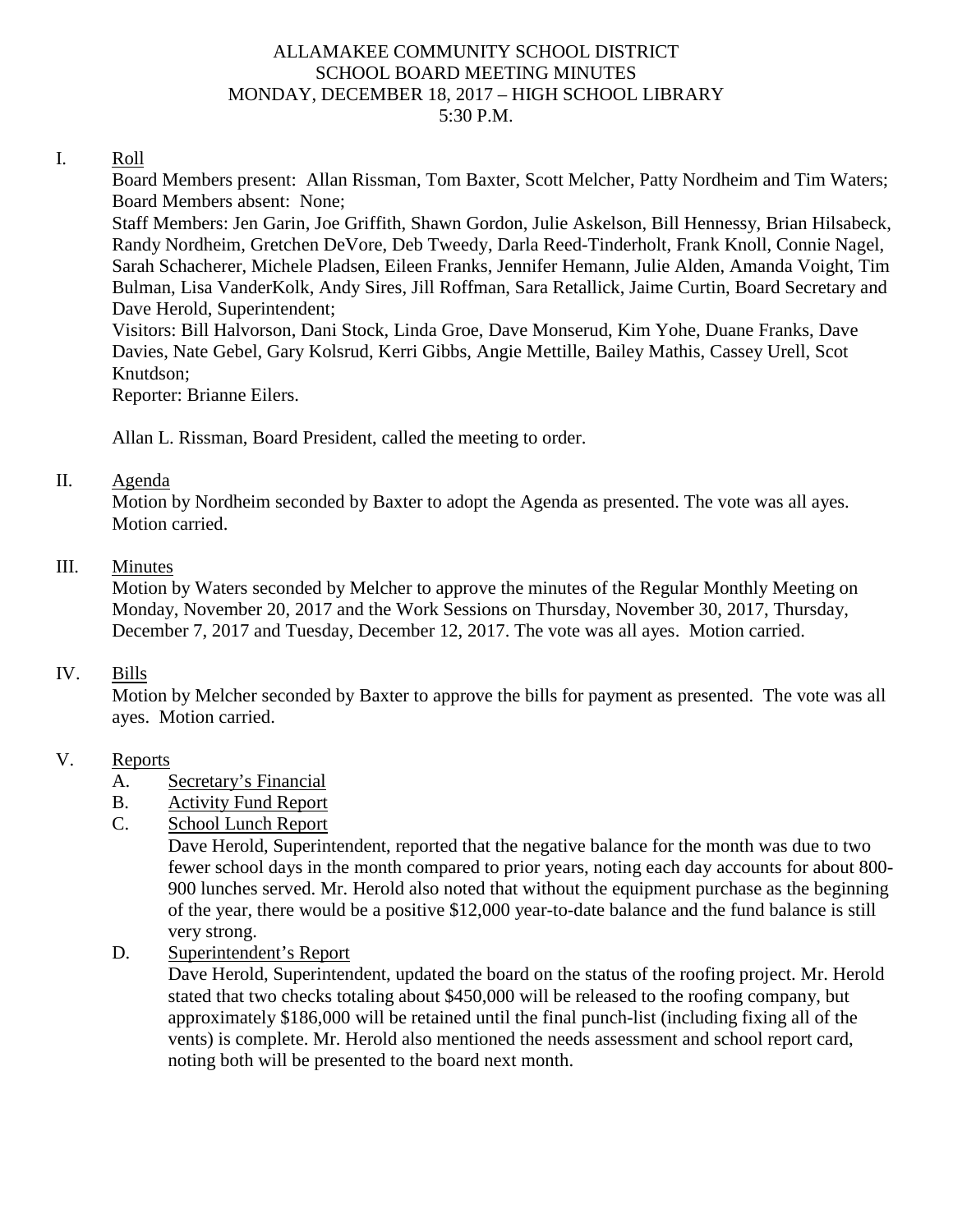E. Principals' Reports

Julie Askleson, Waterville Elementary Principal, commended Mr. Knoll and Mrs. Schacherer for another wonderful winter concert. Mrs. Askleson also reported on the successful food drive and recent sledding field trip at Village Creek Bible Camp.

Joe Griffith, West/East Elementary Principal, reported on the well-attended concert series and the third grade students' recent visit to the Good Samaritan Center, noting that it was such a success that they hope to continue to do it at least annually.

Jen Garin, Middle School Principal/Activities Director, stated that the Middle School just wrapped up the girls' basketball and wrestling seasons and the boys' basketball season is just beginning. Ms. Garin also thanked Mr. Knoll, Mrs. Schacherer and Mrs. Palmer for another excellent winter concert.

Brian Hilsabeck, High School Assistant Principal/Activities Director, reported that Dr. Hardy is doing well and will return after the Winter break. Mr. Hilsabeck also reported on the winter activities participation numbers.

F. Curriculum Report

Gretchen DeVore, Cirriculum Director, briefly discussed a few new classes that will be offered next year and noted that the next round of assessments will start in January. Mrs. DeVore also welcomed all families to the upcoming STEAM night at East Elementary on 12/19.

G. Building and Grounds Report

Bill Hennessy, Building and Grounds Director, reported on the new stove being installed at East Elementary and cleaning/waxing projects to take place over Winter break.

# H. Technology Report

Shawn Gordon, Technology Director, reported on the number of help desk tickets and laptop repairs as well as the upcoming maintenance to be performed during the Winter break.

- I. Food Service Report
- J. Transportation Report

Randy Nordheim, Transportation Director, reported that the new suburbans have arrived and it has been beneficial having two available.

- K.  $21<sup>st</sup>$  Century Report
- L. Other

Motion by Nordheim seconded by Waters to approve the Secretary's Financial Report, Activity Fund Report, School Lunch Report, Superintendent's Report, Principals' Reports, Curriculum Report, Building and Grounds Report, Technology Report and Transportation Report as presented. The vote was all ayes. Motion carried.

# VI. Communications

- A. Information None
- B. Visitors

Allan L. Rissman, Board President, welcomed the visitors and asked if there was anything anyone wished to comment on the agenda. No comments were made.

VII. Old Business - None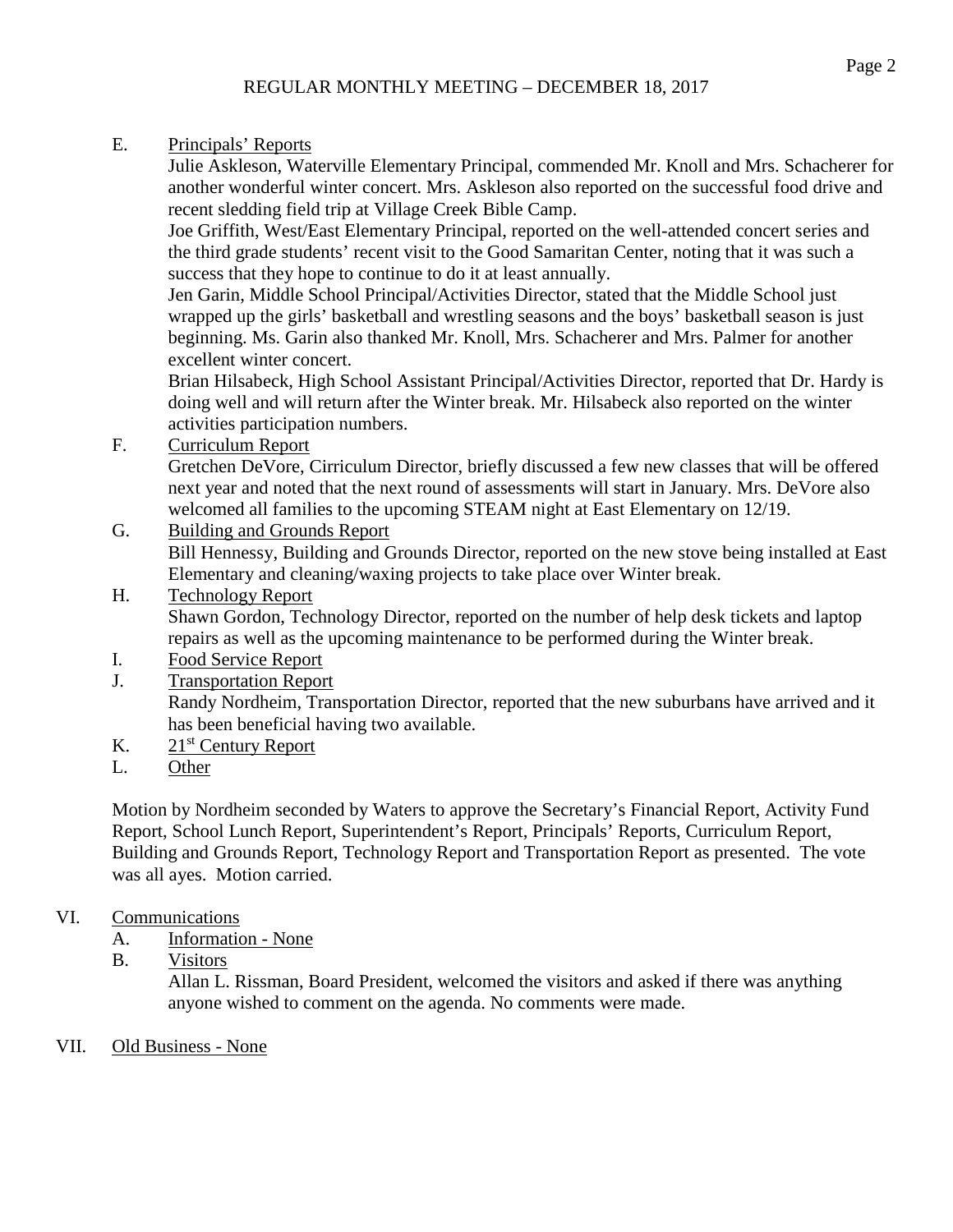- VIII. New Business
	- A. Recommendation regarding Waterville Elementary. Motion by Baxter seconded by Melcher to close Waterville Elementary at the end of the 2017- 2018 school year. The vote was as follows: Ayes – Baxter, Melcher, Nordheim, Rissman, Waters; Opposed – None; Motion carried.
	- B. Personnel: (All staff hired and volunteers are subject to a satisfactory background check.)
		- 1. Recommendation to approve staff for the 21st Century After School Program. Motion by Waters seconded by Melcher to approve staff for the 21st Century After School Program. The vote was all ayes. Motion carried.
		- 2. Recommendation to hire Sally Waterworth as a Middle School paraprofessional. (\$11.61) Motion by Baxter seconded by Nordheim to hire Sally Waterworth as a Middle School paraprofessional. (\$11.61) The vote was all ayes. Motion carried.
		- 3. Recommendation to accept the resignation of Randy Nordheim from his head varsity volleyball coaching position. Motion by Melcher seconded by Waters to accept the resignation of Randy Nordheim from his head varsity volleyball coaching position. The vote was as follows: Ayes – Baxter, Melcher, Rissman, Waters; Abstain – Nordheim; Motion carried.
		- 4. Recommendation to accept the resignation of Emily Rocksvold from her paraprofessional position. Motion by Nordheim seconded by Baxter to accept the resignation of Emily Rocksvold from her paraprofessional position. The vote was all ayes. Motion carried.
		- 5. Recommendation to hire Kendra Reburn as a High School paraprofessional. (\$11.61) Motion by Nordheim seconded by Waters to hire Kendra Reburn as a High School paraprofessional. (\$11.61) The vote was all ayes. Motion carried.
		- 6. Recommendation to increase Earl Zezulka's hourly pay from \$15.11 to \$15.36. Motion by Baxter seconded by Melcher to increase Earl Zezulka's hourly pay from \$15.11 to \$15.36. The vote was all ayes. Motion carried.
	- C. Recommendation on Early Retirement Incentive.

Motion by Melcher seconded by Waters to adopt an early retirement incentive. The following criteria will be used: must be 55 years old, 10 years of service in the District, \$24,000 spread over 4 years with annual payments, open to the first 10 employees that apply, attend meeting on December 19, 2017 at 4:00 p.m. with sign up beginning Wednesday, December 20, 2017 in the Superintendent's Office at 7:00 a.m. This will be available for 45 days. The vote was all ayes. Motion carried.

D. Recommendation to approve modified supplemental amount of \$213,618 for At-Risk/Drop Out Prevention.

Motion by Nordheim seconded by Melcher to approve modified supplemental amount of \$213,618 for At-Risk/Drop Out Prevention. The vote was all ayes. Motion carried.

- E. Recommendation to approve the line item budget as a working document. Motion by Baxter seconded by Waters to approve the line item budget as a working document. The vote was all ayes. Motion carried.
- F. Recommendation to approve NICC lease. Motion by Melcher seconded by Nordheim to approve NICC lease. The vote was all ayes. Motion carried.
- G. Recommendation to approve NICC Career Learning Link Spring field trips. Motion by Waters seconded by Baxter to approve NICC Career Learning Link Spring field trips. The vote was all ayes. Motion carried.